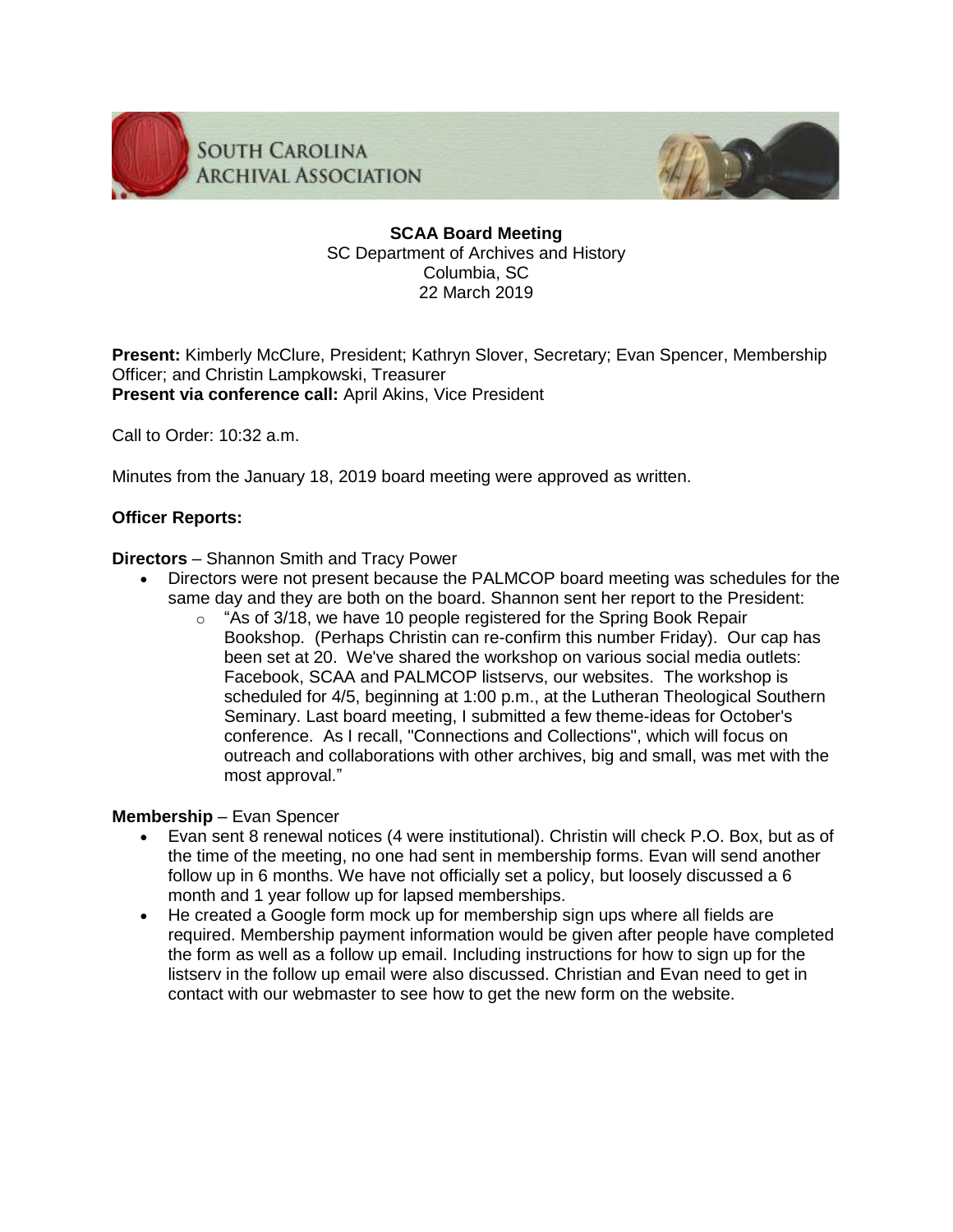**Treasurer** – Christian Lampkowski

| <b>CHECKING ACCOUNT:</b> | \$8,384.76 (Pending Balance)   |
|--------------------------|--------------------------------|
|                          | \$8,384.76 (Available Balance) |

PAYPAL BALANCE: \$6,334.82

HART ENDOWMENT (#...80119) Total in account: \$6,837.81 Next maturity date: 01/08/2020

BB&T CERTIFICATE OF DEPOSIT (#...04268) Total in account: \$ 12,097.19 Next maturity date: 04/10/2019

### **Total Assets: \$ 33,654.58**

# INCOME FOR 2019

| <b>Membership Dues:</b> | \$80.00                             |
|-------------------------|-------------------------------------|
| Spring Workshop:        | \$250.00 (to be split with PALMCOP) |
| <b>Summer Social:</b>   | 0.00<br>SS.                         |
| Fall Conference:        | 0.00                                |
| Total                   | \$330.00                            |

### EXPENSES FOR 2019

| PO Box Fee:             |     | \$134.00 |
|-------------------------|-----|----------|
| Postage:                |     | \$13.65  |
| Hart Award:             | \$. | 0.00     |
| Spring Workshop:        | \$  | 0.00     |
| <b>Fall Conference:</b> | \$  | 0.00     |
| PayPal Fees:            | \$. | 5.51     |
| Total                   |     | \$153.16 |

## **Old Business:**

Index of archives and their collections areas across the state

• No work has been done yet by the committee.

#### Brent Burgin Endowment

 Committee has not met yet, but Christian was selected as the point person for the committee. She is going to contact Beth with questions about setting up and funding the endowment and get in contact with the rest of the committee. We will discuss it further at the next board meeting.

Social media policy/contact with members

 Jim Cross put forth guidelines for the organizational social media (see attached). It was moved and seconded to approve the guidelines.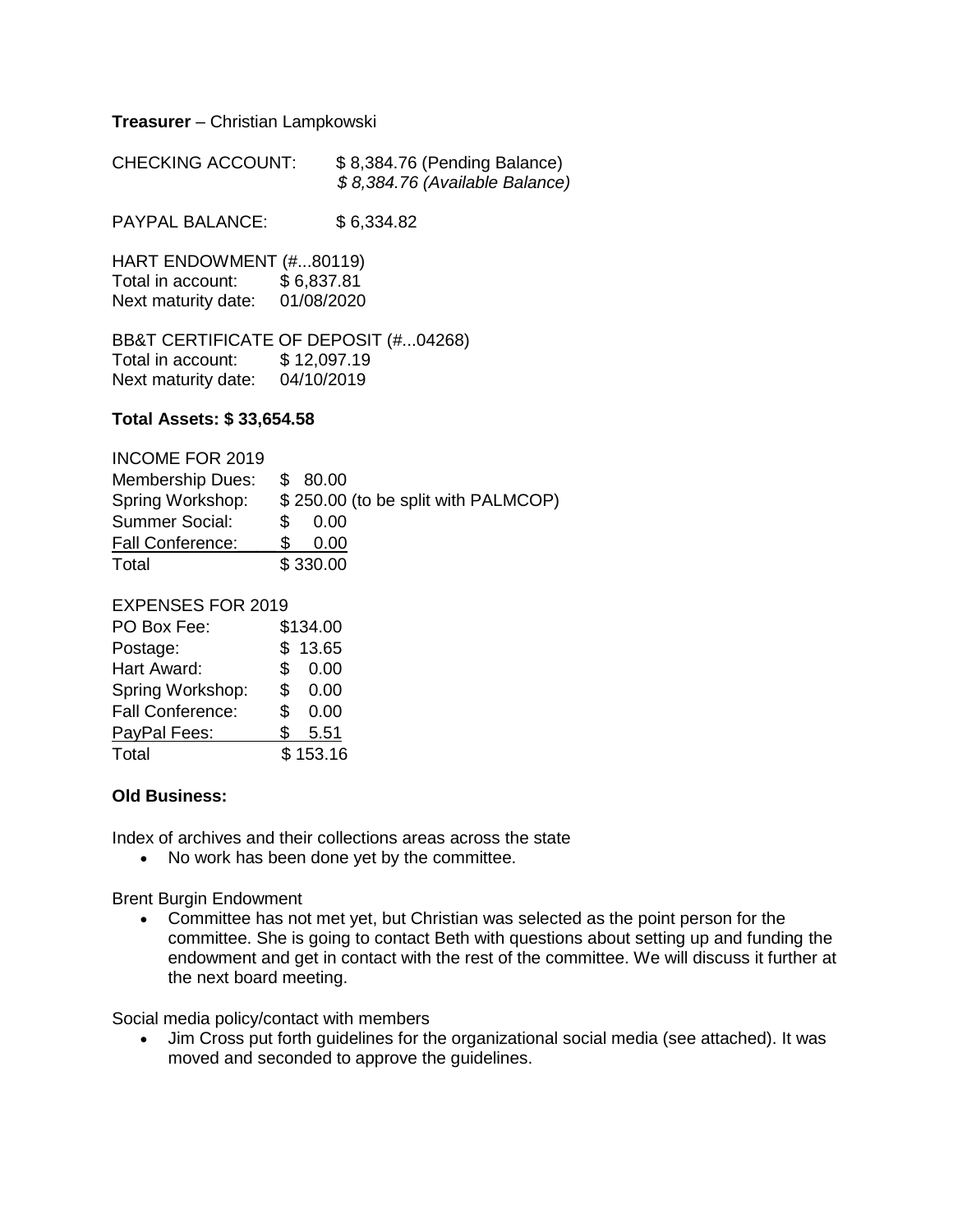Update SCAA manual

• Kim is working on updating the SCAA manual. She wants to have the Bylaws updated by the Annual Conference so we can have a member vote.

### **New Business:**

Summer social

- April suggested the Burt-Stark Mansion in Abbeville, a historic house museum. She suggested doing lunch, a tour, and then the board meeting. They charge \$8.00, but the board would like to do it at a location that does not charge. April will check and see if they can accommodate us without a charge.
- She also mentioned the Benjamin Mays Historic Site, which does not charge an admission. She will explore options and get back to us.
- Date of the event was also discussed. July 12th is a suggested date depending on schedules.

### **2019 Program Planning**

Spring Workshop

- Refer to Shannon's report
- We discussed sharing the Workshop on the SCAA social media accounts and SCDAH Facebook and Twitter.

Fall Conference

 The conference will be held in October and the theme the board discussed is "Connections and Collections". Shannon and Tracy will plan the meeting for sometime in October.

Date for next meeting

• Same date as the Summer Social. July 12th is a suggested date depending on schedules.

Board meeting adjourned at 11:09 a.m.

- Taken by Kathryn Slover, Secretary